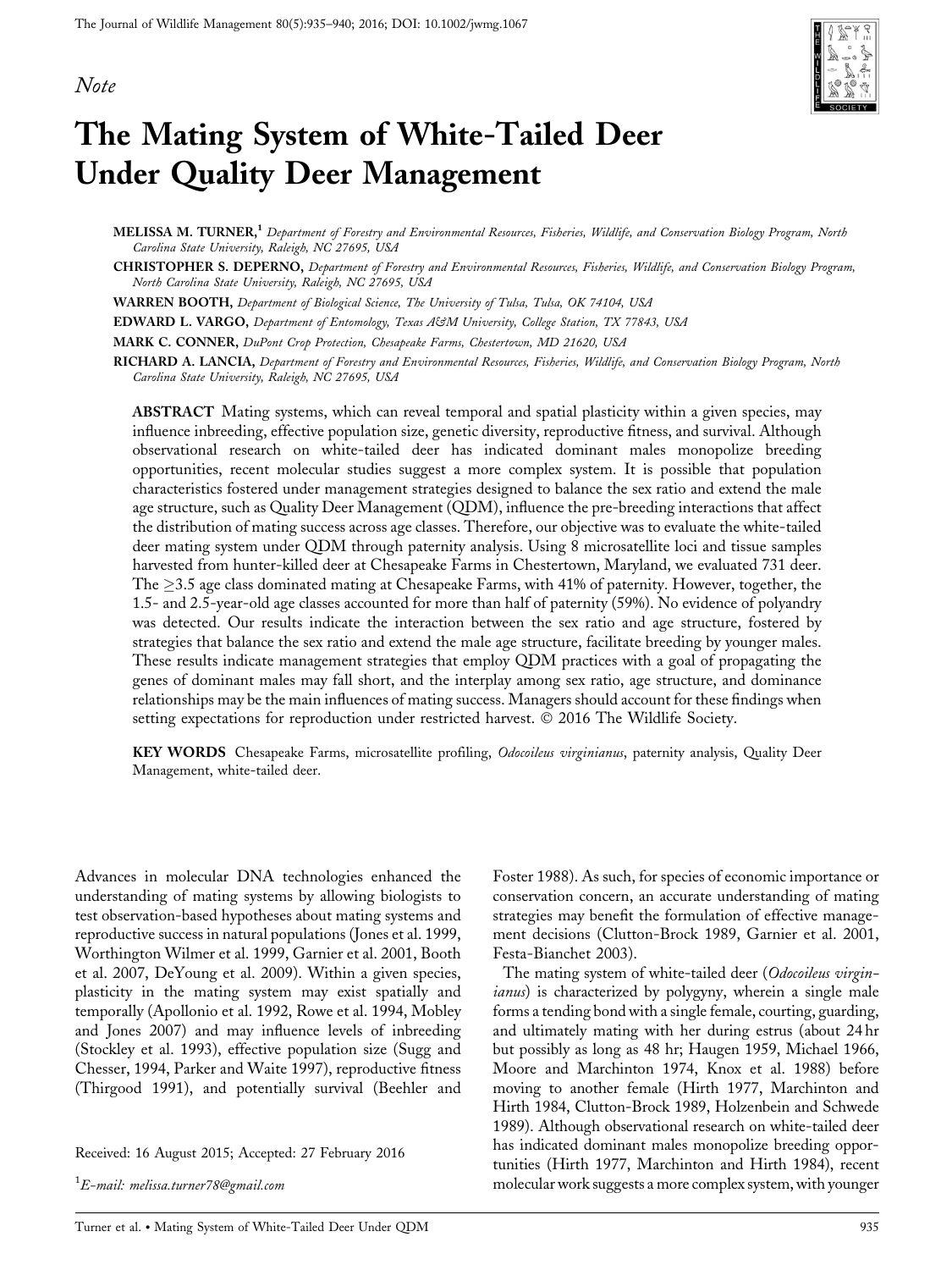males successfully siring offspring (Sorin 2004, DeYoung et al. 2006, DeYoung et al. 2009). Therefore, the mating system may facilitate breeding by non-dominant males who have access to untended females and polyandry if tending males are displaced and sperm mixing occurs (Hirth 1977, Clutton-Brock 1989). Given the demands of the tending bond and the scattered spatial distribution of females, it is unlikely that dominant males could completely monopolize breeding in free-range populations (Sorin 2004; DeYoung et al. 2006, 2009). Additionally, yearling males continue to spar after breeding begins and chase females when dominant males are otherwise occupied, suggesting they do contribute to breeding (Hirth 1977, Ozoga and Verme 1985); however, the contribution of these younger males in mixed-age populations is unknown.

Population characteristics may further influence the prebreeding interactions that appear to affect the distribution of mating success. Deer managers are increasingly implementing strategies designed to influence population dynamics through harvest restrictions (Newsom 1984, Woods et al. 1996). Quality Deer Management (QDM) and related strategies are characterized by increased female harvest and restraint in harvesting young males (Hamilton et al. 1995, Shaw 2005), resulting in older male age structure, a more balanced sex ratio, high estrous synchrony, and a reduced population density. Although the interaction between age structure and sex ratio is unclear and intraspecific mating systems may vary (Clutton-Brock 1989, Thirgood 1991, DeYoung et al. 2009), the characteristics of QDM could influence the mating system of white-tailed deer by reducing reproductive success per male and across age classes (Langbein and Thirgood 1989, Festa-Bianchet 2003). Also, the younger female age structure achieved under such systems possibly affects mating.

Although polyandry has been documented in captive white-tailed deer (DeYoung et al. 2002, 2006; Sorin 2004), the factors influencing polyandry are unclear. For example, DeYoung et al. (2002) detected no clear relationship between sex ratio and polyandry. However, high estrous synchrony, as observed in northern latitude populations and in those populations under QDM, may negatively influence polyandry through shortened competition for estrous females. Conceivably, the sex ratio and male age structure fostered by restrained male harvest could affect and possibly heighten competition for mates, which in turn may affect mating strategies and levels of polyandry. Our objective was to use molecular methods to understand the effects of age class on male mating success in a population of white-tailed deer managed under QDM by assigning parentage. We hypothesized that younger male age classes would contribute substantially to mating under a system with a broad age structure and balanced sex ratio, suggesting a variety of behavioral strategies can lead males to breeding success.

## STUDY AREA

Chesapeake Farms is a  $13\text{-}km^2$  property on Maryland's Eastern shore comprising 50% forest with non-alluvial swamps, 20% cropland, 13% fallow fields, and 17% composed of impoundments and other managed wildlife habitat (see Shaw 2005, Karns et al. 2011 for additional detail). The white-tailed deer population, hunted annually for at least 40 years, was managed under QDM beginning in 1994. Harvest of males during our study period was restricted to individuals with antler spreads wider than ear tips (i.e.,  $\geq$ 2.5 years old; see Table S2, available online at [www.onlinelibrary.wiley.com](http://www.onlinelibrary.wiley.com)). The male:female sex ratio was 1:1.25 for the duration of the study with density of approximately 30 deer/km<sup>2</sup> in 2003, 25 deer/km<sup>2</sup> in 2004– 2007, and 33 deer/ $km^2$  in 2008–2009, yielding estimated populations of 390 individuals in 2003, 325 in 2004–2007, and 429 in 2008–2009 (M. C. Conner, Chesapeake Farms, unpublished data). Mean population size for the duration of the study was 364 individuals (M. C. Conner, unpublished data).

# METHODS

We collected tongue tissue from male and female deer harvested at Chesapeake Farms between 2002 and 2009. We recorded sex and age; animals were aged using tooth wear and replacement employing a set of known-age jaws collected onsite for comparison (Severinghaus 1949). We collected ear tissue biopsies from adult males collared for unrelated studies and fawns that were captured each spring as part of routine tagging efforts at Chesapeake Farms and tissue samples from fetuses when available in harvested females (e.g., taken in spring). We sampled 731 individuals for parentage analysis: 230 male, 501 female. We extracted DNA from tissue samples following an adaptation of the PureGene DNA isolation protocol (Gentra Systems, Minneapolis, MN, USA). We genotyped samples using a panel of 8 microsatellite loci (D, K, N, P, Q, R, Cervid 1, and BL 25) previously described by Anderson et al. (2002), with minor modification (for detailed genetic analyses, see supplemental material, available at [www.onlinelibrary.wiley.](http://www.onlinelibrary.wiley.com) [com\)](http://www.onlinelibrary.wiley.com).

We assigned parentage by year with candidate files created for potential dams, sires, and offspring based on age at time of sampling. Aging of deer  $\leq 1.5$  years is based on replacement of the third premolar (Severinghaus 1949). Aging of deer  $\geq$  2.5 years by tooth wear can be problematic, but all deer in the present study were aged using locally collected known-age deer jaws (Gee 1998, Gee et al. 2002). We assigned all deer to age classes of 0.5, 1.5, 2.5, and  $\geq$ 3.5 for construction of candidate parent files and age-class breakdown of matches (DeYoung et al. 2009). We constructed candidate parent files for each year, with the age of the animals known to be alive in a given year backdated from age at harvest. For example, we considered a 2.5-year-old male harvested in 2009 to be a candidate father in the 1.5-year-old age class for offspring born in 2009 and sired in 2008. Our all-years sample breakdown among candidate fathers, for which we analyzed parentage by age class, was 28.6% yearlings, 29.6% 2.5-year-olds, and 41.8%  $\geq$ 3.5-year-olds and reflected the age distribution of our collective candidate sire files. We considered males harvested in the fall of a given year to be candidate sires for the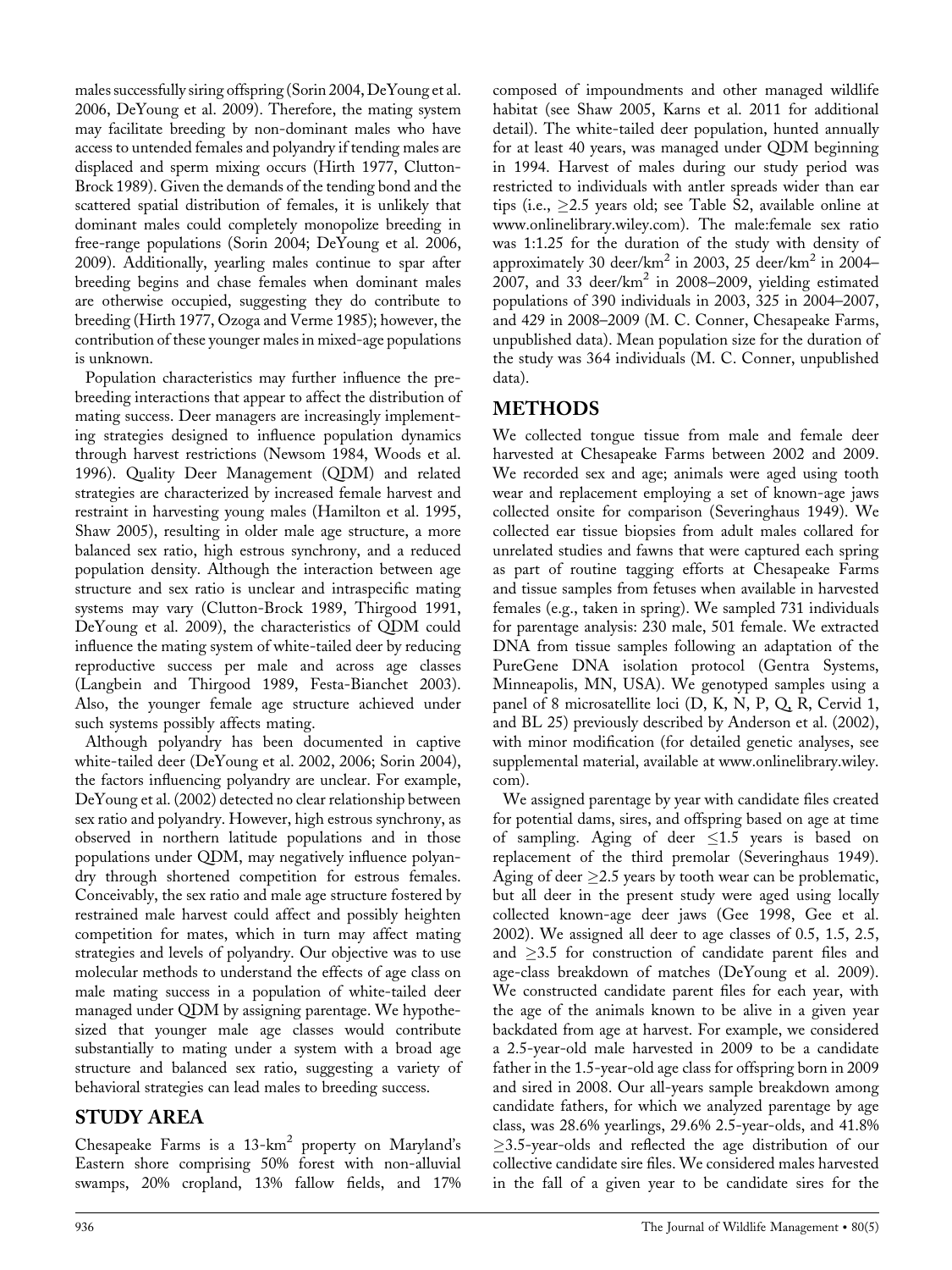following spring because the majority of harvest occurred during and after breeding.

We assigned parentage using Cervus v3.0 (Marshall et al. 1998, Shaw 2005). Cervus uses a maximum-likelihood method by comparing the LOD scores (a measure of how likely an individual is to be the true parent vs. not the true parent) of the 2 most likely candidate fathers to calculate a delta statistic. The critical values of the delta statistic to assign parentage at 80% and 95% confidence, respectively, were derived from parentage simulations based on population sampling parameters and allele frequencies. Because true parent–offspring pairs can contain genetic mismatches due to PCR errors, scoring error, mutation, or null alleles (Queller et al. 1993, Marshall et al. 1998, Dakin and Avise 2004, Hoffman and Amos 2005), Cervus allows for some mismatching between genotypes.

We calculated allele frequencies using our entire dataset. We ran simulations for each year, and parameters varied by year based on the estimated percentage of the population sampled by sex. We assumed a 1% typing error rate in Cervus (Sorin 2004, DeYoung et al. 2009). Following published studies, we accepted Cervus assignments at  $\geq$ 80% confidence (Marshall et al. 1998, Slate et al. 2000, DeYoung et al. 2009).

### RESULTS

We scored an average of 716 individuals per locus (range: 708–730; Table S3). Across loci, allelic diversity ranged from 2 to 15, with a mean value 8.75/locus. Mean expected heterozygosity was 0.656 (range: 0.072–0.870), whereas mean observed heterozygosity was 0.596 (range: 0.073– 0.862). Combined non-exclusion probability (i.e., the probability that a non-parent is considered as a candidate parent) across all loci was 0.015. We detected significant deviations from Hardy–Weinberg equilibrium at 4 loci (Cervid 1, BL25, N and D), resulting from an excess of homozygotes likely resulting from null alleles. Population null allele frequencies estimated to range from 0.048 to 0.083, following Brookfield (1996; Table S3). Although less extreme than this study, an excess of homozygosity has been documented at these loci, to varying degrees, across other studies (see Fig. S1). Also, these 4 loci exhibited positive inbreeding co-efficients  $(F_{IS})$ , ranging from 0.106 (Cervid 1) to 0.193 (D). The overall inbreeding coefficient was 0.091 (SD: 0.088). STRUCTURE analysis did not identify genetic substructure within the dataset; thus, we considered samples to be part of a single panmictic population.

Across the years sampled, we considered 445 individuals to be offspring within the sample set and included them in parentage analysis. We assigned paternity to 42 males with each siring an average of 1.33 (range: 1–5) offspring, resulting in 56 assigned deer with paternity. Sires represented all age classes (Table 1), but younger deer (i.e., 1.5 and 2.5 years old) collectively were sires for 59% of cases where paternity was assigned. We detected offspring for 69 females, with an average of 1.17/dam (range: 1–3), totaling 81 deer. Although we detected siblings likely born in the same year, we were unable to confirm multiple paternity.

Table 1. Percent of white-tailed deer maternity and paternity assignments by age class at Chesapeake Farms, Maryland, USA, 2003–2009, under strict (95%) and relaxed (80%) confidence.

| Age of dam or sire | Dams $(\%)^a$ | Sires $(\% )$ |
|--------------------|---------------|---------------|
| 0.5                | 40            |               |
| 1.5                | 24            | 23            |
| 2.5                | 13            | 36            |
| $3.5+$             | 24            | 41            |
| Total (no.)        | 68            | 56            |

<sup>a</sup> An additional 13 maternal matches were assigned but not included in age analysis because age at mating was unclear.

#### DISCUSSION

Our results indicate males of all age classes breed under restricted harvest. This may be contrary to what one might expect under a system that includes high numbers of olderage-class males typically associated with mating success (Hirth 1977, Marchinton and Hirth 1984). Additionally, our results are strengthened by those of genetic studies of non-QDM populations where breeding is distributed among all age classes (Sorin 2004, DeYoung et al. 2009). Although the  $\geq$ 3.5 age class is responsible for more breeding (i.e., 41%) than any other age class at Chesapeake Farms, the 1.5- and 2.5-year-old age classes together comprise more than half (i.e., 23% and 36%, respectively) of parentage assignments. Breeding by the youngest sexually mature males (i.e., the 1.5-year-old age class) in our population is particularly interesting because of the abundance of males  $\geq$ 3.5 years old, which are estimated to comprise more than half the male population at Chesapeake Farms (M. C. Conner, unpublished data). However, the balanced sex ratio of Chesapeake Farms could facilitate greater-than-expected breeding by subordinate males through several possible mechanisms. Most females at Chesapeake Farms are bred within a single initial rut, followed by a small secondary rut, restricting opportunities for any one male to mate with multiple females (Miller et al. 1995). Additionally, males of any age occupied by a tending bond are unable to monopolize other females, allowing competing males the opportunity to mate regardless of their dominance status (Hirth 1977, Jones et al. 2011). Observational research suggests that when older males are occupied, either by a tending bond or aggressive interactions with other males, yearling males engage in mating behaviors (Hirth 1977). Finally, the abundance of older adult males may shift interactions within that age class. Typically, dominant males establish their position ahead of the rut, but dominance may not be stable throughout the season (Hirth 1977, DeYoung et al. 2006). An abundance of physically mature males may mean dominance is less clearly defined as breeding begins because of increased competition (Hirth 1977, Ozoga and Verme 1985).

Surreptitious mating elevating the reproductive success of younger-age-class males (the 1.5-year-old age class in particular) clearly is a different strategy than that used by dominant males. Studies in other species suggest a variety of strategies (e.g., defense of territory polygyny, female choice, surreptitious mating, promiscuity) can lead to breeding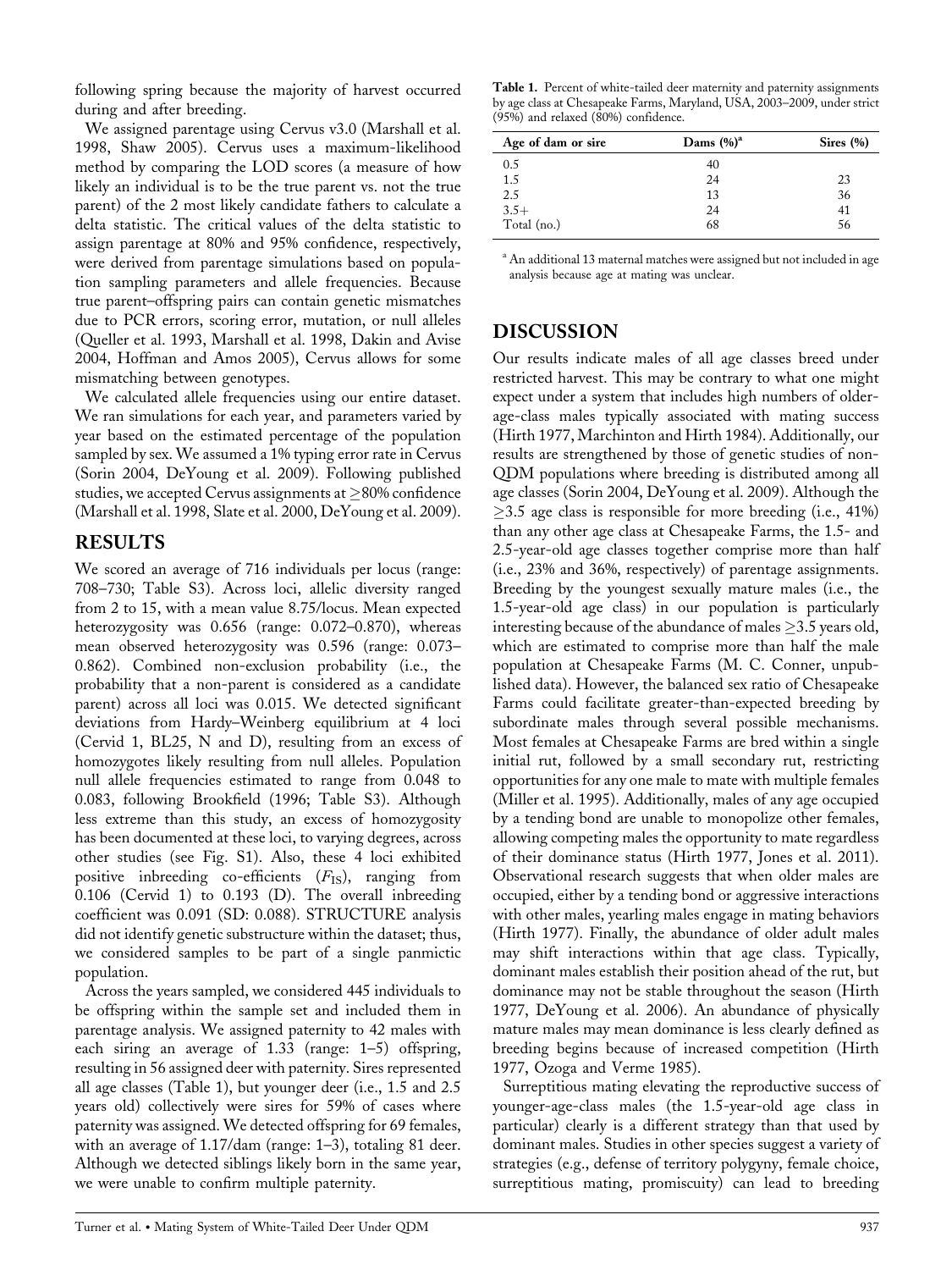success, based on factors such as intraspecific competition, age, and social and environmental predictors (Thirgood 1991, Shuster and Wade 1991, Coltman et al. 1999, Gemmell et al. 2001). In populations where the oldest age class is relatively small, reason would suggest there is little barrier to breeding by younger males because of reduced intraspecific competition (Hirth 1977, Ozoga and Verme 1985). However, the abundance of younger males breeding at Chesapeake Farms raises the question of why the oldest age class, present in significant numbers, is unable to dominate breeding. There may be little selective benefit to monopolizing breeding among deer, considering that the spatial distribution of females and the effort required to protect them from other males mean considerable energy must be expended to find, court, and defend large numbers of females, particularly in a short time span (DeYoung et al. 2009).

Our study achieved a relatively low level of parentage assignment. Levels of parentage assignment are limited in genetic studies that use harvested animals because once an animal is sampled it is removed from the population and no longer contributing to future generations (DeYoung et al. 2009). Working with harvested deer in a QDM population further limits the number of males sampled because harvest of males is restricted. Also, our low level of paternity assignment may be partly explained by the movement dynamics of white-tailed deer from Chesapeake Farms. Karns et al. (2011) determined that 63% of collared males from Chesapeake Farms made one or more excursions outside their home range prior to or during breeding season, and the study concluded breeding factors were the likely motivators for the movements. Kolodzinski et al. (2010) determined that 90% of female white-tailed deer made excursions outside their home ranges at 2 mid-Atlantic sites, one of which was Chesapeake Farms, and the excursions appeared to occur around the time of conception, suggesting females might be actively searching for mates. The balanced sex ratio at Chesapeake Farms could motivate females to actively search for mates if the majority of males are occupied by tending bonds at any one time (Kolodzinski et al. 2010). Movements outside of home ranges and potentially beyond or onto the Chesapeake Farms property during breeding suggest a wide geographic region must be sampled to capture a reasonable percentage of sires in a given population. Because we assigned a low level of parentage, it is possible that if polyandry is present at low levels in this population, our analysis did not capture it. However, under restrained male harvest, polyandry may be minimal because the tending bond likely limits the total number of females with which any single male can mate (Hirth 1977).

Microsatellite DNA loci are widely recognized for their application in addressing questions at the individual and the population level (Avise 2004). However, analysis and the interpretation of results may be complicated by loci that deviate significantly from Hardy–Weinberg equilibrium. With an excess of homozygotes, potential factors contributing to such deviations include cryptic population substructure (Wahlund effect), genotyping or PCR errors (e.g., null alleles), and inbreeding (Avise 2004, Dakin and Avise 2004). Our relatively low number of unscored individuals at problematic loci leads us to believe that if null alleles are present within the population screened, bias introduced for parentage analysis was minimal (Dakin and Avise 2004). The most likely outcome of null alleles in analysis involves false exclusion of the true parent (Dakin and Avise 2004), leading to lower levels of parentage assignment. Although lower levels of parentage assignment would decrease estimates of individual mating success, overall estimates of relative mating success should be unaffected as long as there is no bias associated with age.

An alternative and more plausible explanation for the excess of homozygosity observed in this study is the possibility of elevated levels of inbreeding. Here, the inbreeding coefficient deviated significantly from zero  $(F_{IS} = 0.091,$ 95%  $CI = 0.085 - 0.097$ . With 59% of paternities being assigned to younger deer (1.5-yr and 2.5-yr age classes), the likelihood of intergenerational matings is elevated. This, in turn, increases the probability of common descent in the offspring, which will result in an excess of homozygosity and elevated  $F_{\text{IS}}$  (Giesel 1971).

Under QDM, fewer available females, higher competition for those females, and a trend toward lower male dispersal probability documented at Chesapeake Farms by Shaw et al. (2006) may contribute to males mating with more closely related females. Thus, a consequence of QDM, albeit unintended, may be higher levels of inbreeding. Indeed, the high proportion of paternities assigned to younger males in this study is almost double that reported by DeYoung et al. (2009) in populations in southern Texas and south-central Oklahoma, where  $F_{IS}$  values ranged from 0.042 to 0.059. Further examination of genomic heterogenetity within this and other populations may shed light on this possibility.

# MANAGEMENT IMPLICATIONS

Management strategies that restrict harvest of young males may be employed, in part, to maximize the contribution of large, dominant males to the next generation, but such goals assume those males monopolize mating and survive well into adulthood. Our study suggests mating under restricted harvest of young males, a key tenet of QDM, is more balanced across age classes, and dominant males do not monopolize breeding. However, the premise of dominant males monopolizing the breeding is a common misconception, so biologists and managers need to be explicit when teaching deer hunters about expectations under QDM-style management strategies. If young males are present, they will and do contribute to breeding, but this is not inherently problematic. The phenotype of younger males is not yet fully expressed, but these future mature males are already passing their genes onto the next generation and if provided an opportunity to reach adulthood may become the dominant males in the population. Hence, QDM provides a framework for balancing the age structure of a deer population while increasing the chance that some males reach maximum phenotypic potential. Management strategies that seek to manipulate breeding by propagating the genes of dominant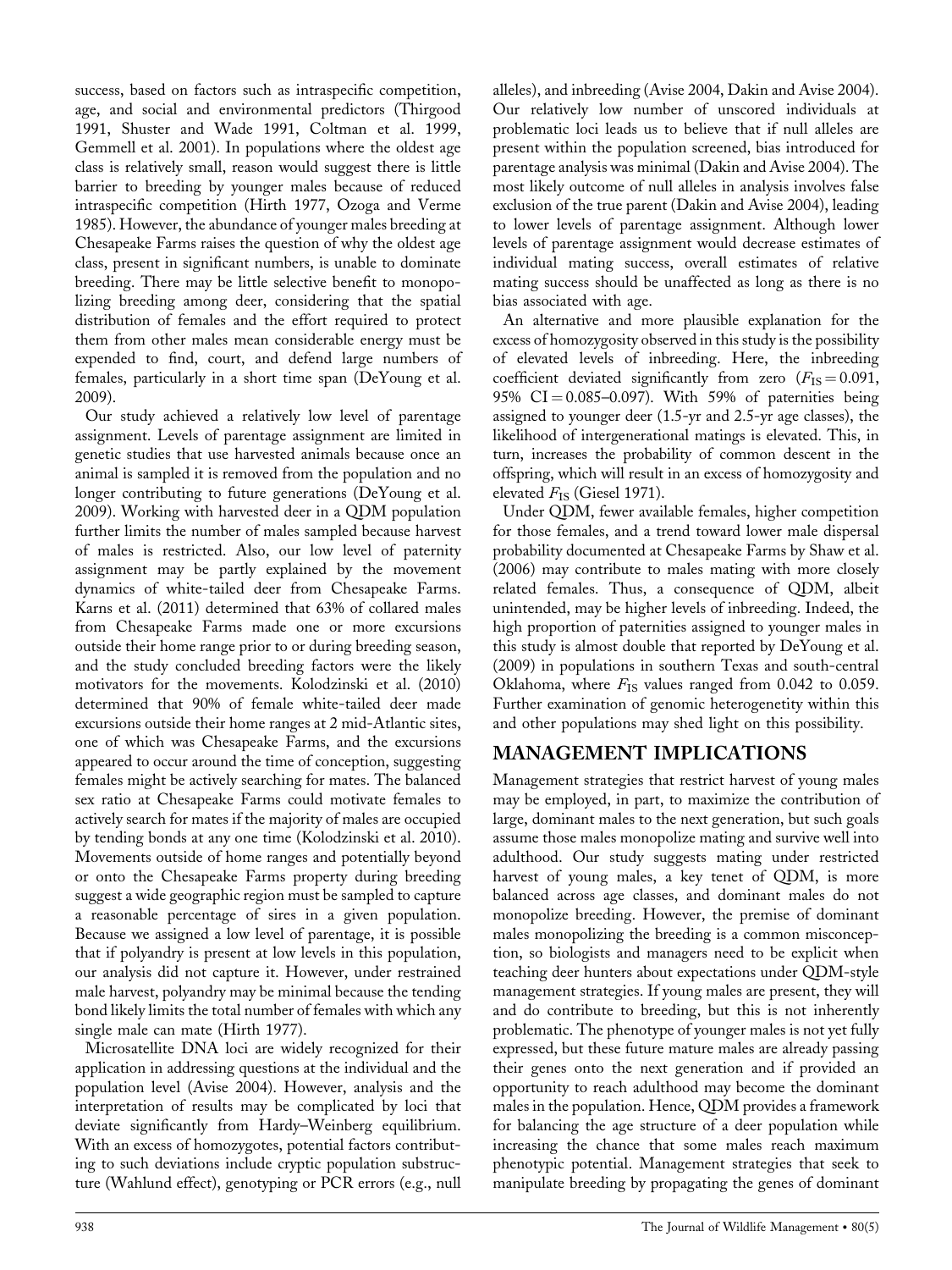males should account for the interplay among sex ratio, age structure and dominance relationships in mating success. However, managers should recognize that breeding systems are complicated and plastic, and manipulating breeding systems through factors such as sex ratio and age structure may not yield the desired result. Our results indicate the interaction between the sex ratio and age structure, fostered by strategies that balance the sex ratio and extend the male age structure, facilitate breeding by younger males. These results indicate management strategies that employ QDMtype practices with a goal of propagating the genes of dominant males may fall short, and the interplay among sex ratio, age structure, and dominance relationships may be the main influences of mating success.

#### ACKNOWLEDGMENTS

We thank R.W. DeYoung for research guidance and his review of our manuscript. J. Shaw provided helpful input in the early stages of this research, and P. Labadie was instrumental in the planning and execution of laboratory procedures. M. Palamar was an indispensable resource for field work planning and execution and general advice, and A. Rockhill, S. Allen, S. Rodriguez, and J. Cooper also provided essential field and laboratory help. M. Chitwood and M. Lashley provided helpful insights throughout this project and again as we developed our discussion and management implications. We thank 2 anonymous reviewers for their constructive comments that greatly improved the clarity of this manuscript. This research was supported by Chesapeake Farms and DuPont Crop Protection and the Fisheries, Wildlife, and Conservation Biology Program at North Carolina State University.

#### LITERATURE CITED

- Anderson, J. D., R. L. Honeycutt, R. A. Gonzales, K. L. Gee, L. C. Skow, R. L. Gallagher, D. A. Honeycutt, and R. W. DeYoung. 2002. Development of microsatellite DNA markers for the automated genetic characterization of white-tailed deer populations. Journal of Wildlife Management 66:67–74.
- Apollonio, M., M. Festa-Bianchet, F. Mari, S. Mattioli, and B. Santo. 1992. To lek or not to lek: mating strategies of male fallow deer. Behavioral Ecology 3:25–31.
- Avise, J. C. 2004. Molecular markers, natural history, and evolution. Second edition. Sinauer Associates, Sunderland, Massachusetts, USA.
- Beehler, B. M., and M. S. Foster. 1988. Hotshots, hotspots and female preference in the organization of lek mating systems. American Naturalist 131:203–219.
- Booth, W., W. I. Montgomery, and P. A. Prodöhl. 2007. Polyandry by wood mice in natural populations. Journal of Zoology 272:176–182.
- Clutton-Brock, T. H. 1989. Mammalian mating systems. Proceedings of the Royal Society of London Series B 236:339–372.
- Coltman, D. W., D. R. Bancroft, A. Robertson, J. A. Smith, T. H. Clutton-Brock, and J. M. Pemberton. 1999. Male reproductive success in a promiscuous mammal: behavioural estimates compared with genetic paternity. Molecular Ecology 8:1199–1209.
- Dakin, E. E., and J. C. Avise. 2004. Microsatellite null alleles in parentage analysis. Heredity 93:504–509.
- DeYoung, R. W., S. Demarais, K. L. Gee, R. L. Honeycutt, M. W. Hellickson, and R. A. Gonzales. 2009. Molecular evaluation of the whitetailed deer (Odocoileus virginianus) mating system. Journal of Mammalogy 90:946–953.
- DeYoung, R. W., S. Demarais, R. A. Gonzales, R. L. Honeycutt, and K. L. Gee. 2002. Multiple paternity in white-tailed deer (Odocoileus virginianus) revealed by DNA microsatellites. Journal of Mammalogy 83:884–892.
- DeYoung, R. W., S. Demarais, R. L. Honeycutt, K. L. Gee, and R. A. Gonzales. 2006. Social dominance and male breeding success in whitetailed deer: instability, unpredictability, and individual heterogeneity. Wildlife Society Bulletin 34:131–136.
- Festa-Bianchet, M. 2003. Exploitative wildlife management as a selective pressure for life-history evolution of large mammals. Pages 191–206 in M. Festa-Bianchet, and M. Apollonio, editors. Animal behavior and wildlife conservation. Island Press, Washington, D.C., USA.
- Garnier, J. N., M. W. Bruford, and B. Goossens. 2001. Mating system and reproductive skew in the black rhinoceros. Molecular Ecology 10:2031– 2041.
- Gee, K. L. 1998. How good is our aging technique using tooth replacement and wear? Pages 104–107 in K. A. Cearley, and D. Rollins, editors. Proceedings of the role of genetics in white-tailed deer management symposium. Texas A&M University, College Station, USA.
- Gee, K. L., J. H. Holman, M. K. Causey, A. N. Rossi, and J. B. Armstrong. 2002. Aging white-tailed deer by tooth replacement and wear: a critical evaluation of a time-honored technique. Wildlife Society Bulletin 30:387–393.
- Gemmell, N. J., T. M. Burg, I. L. Boyd, and W. Amos. 2001. Low reproductive success in territorial male Antarctic fur seals (Arctocephalus gazella) suggests the existence of alternative mating strategies. Molecular Ecology 10:451–460.
- Giesel, J. T. 1971. The relations between population structure and rate of inbreeding. Evolution 25:491–496.
- Hamilton, J., W. M. Knox, and D. C. Guynn Jr. 1995. How quality deer management works. Pages 7–18 in L. K. Halls, editor. White-tailed deer ecology and management. Stackpole Books, Harrisburg, Pennsylvania, USA.
- Haugen, A. O. 1959. Breeding records of captive white-tailed deer in Alabama. Journal of Mammalogy 10:108–113.
- Hirth, D. H. 1977. Social behavior of white-tailed deer in relation to habitat. Wildlife Monographs 53:1–55.
- Hoffman, J. I., and W. Amos. 2005. Microsatellite genotyping errors: detection approaches, common sources and consequences for paternal exclusion. Molecular Ecology 14:599–612.
- Holzenbein, S., and G. Schwede. 1989. Activity and movements of female white-tailed deer during the rut. Journal of Wildlife Management 53:219–223.
- Jones, A. G., G. Rosenqvist, A. Berglund, and J. C. Avise. 1999. The genetic mating system of a sex-role-reversed pipefish (Syngnathus typhle): a molecular inquiry. Behavioral Ecology and Sociobiology 46:357– 365.
- Jones, P. D., B. K. Strickland, S. Demarais, and R. W. DeYoung. 2011. Inconsistent association of male body mass with breeding success in captive white-tailed deer. Journal of Mammalogy 92:527–533.
- Karns, G. R., R. A. Lancia, C. S. DePerno, and M. C. Conner. 2011. Investigation of adult male white-tailed deer excursions outside their home range. Southeastern Naturalist 10:39–52.
- Knox, W. M., K. V. Miller, and R. L. Marchinton. 1988. Recurrent estrous cycles in white-tailed deer. Journal of Mammalogy 69:384–386.
- Kolodzinski, J. J., L. V. Tannenbaum, L. I. Muller, D. A. Osborn, K. A. Adams, M. C. Conner, W. M. Ford, and K. V. Miller. 2010. American Midland Naturalist 163:366–373.
- Langbein, J., and S. J. Thirgood. 1989. Variation in mating systems of fallow deer (Dama dama) in relation to ecology. Ethology 83:195-214.
- Marchinton, R. L., and D. H. Hirth. 1984. Behavior. Pages 129–168 in L. K. Halls, editor. White-tailed deer ecology and management. Stackpole Books, Harrisburg, Pennsylvania, USA.
- Marshall, T. C., J. Slate, L. E. B. Kruuk, and J. M. Pemberton. 1998. Statistical confidence for likelihood-based paternity inference in natural populations. Molecular Ecology 7:639–655.
- Michael, E. D. 1966. Daily and seasonal activity patterns of white-tailed deer on the Welder Wildlife Refuge. Dissertation, Texas A&M University, College Station, USA.
- Miller, K. V., R. L. Marchinton, and J. J. Ozoga. 1995. Deer sociobiology. Pages 118–128 in K. V. Miller, and R. L. Marchinton, editors. Quality whitetails: the why and how of quality deer management. Stackpole Books, Mechanicsburg, Pennsylvania, USA.
- Mobley, K. B., and A. G. Jones. 2007. Geographical variation in the mating system of the dusky pipefish (Syngnathus floridae). Molecular Ecology 16:2596–2606.